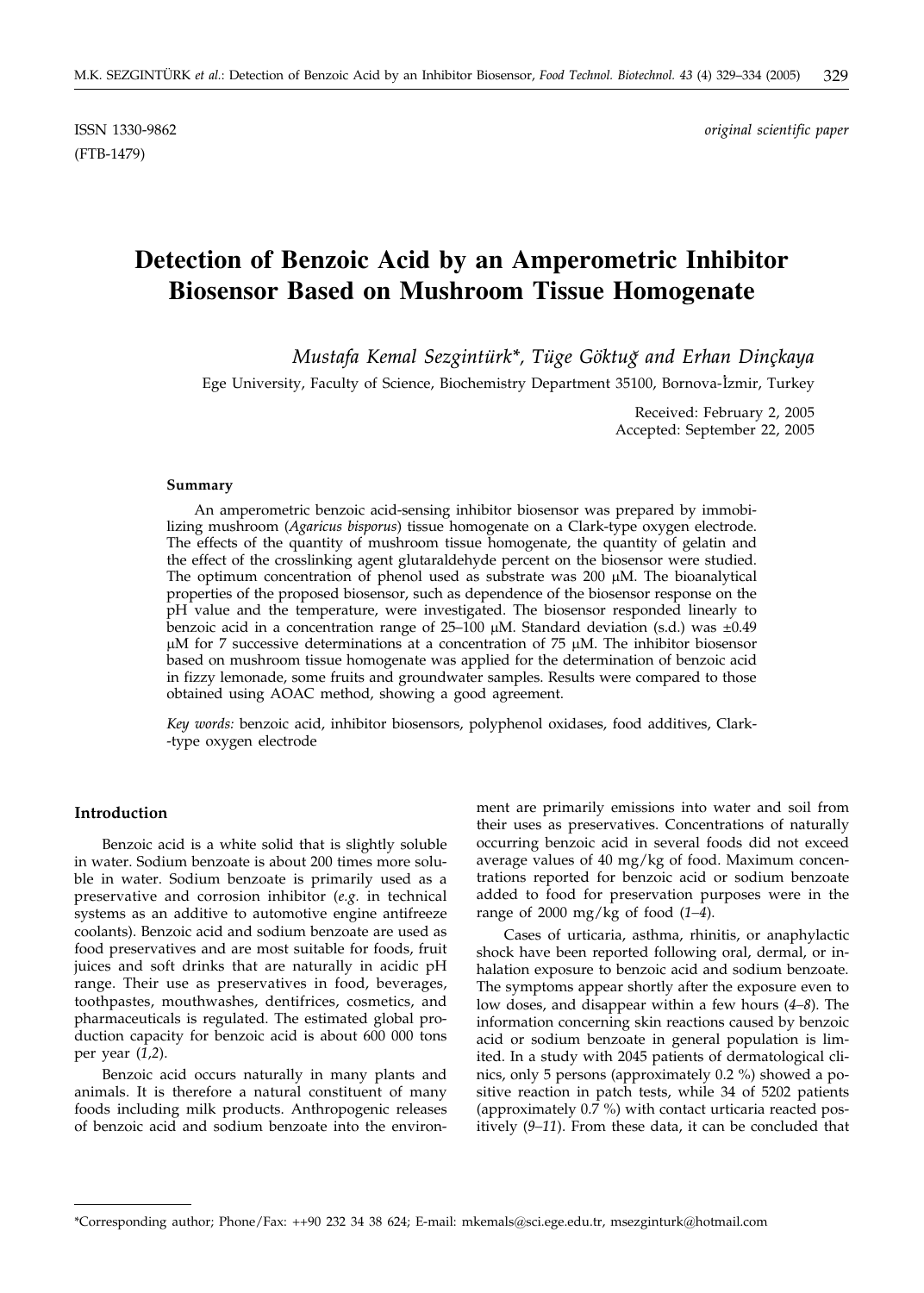skin reactions caused by benzoic acid or sodium benzoate in the healthy general population are rare. Moreover, sodium benzoate is used in the treatment of patients with urea cycle enzymopathies (*i.e.* hyperammonaemia due to inborn errors of urea synthesis) in order to facilitate an alternative pathway of nitrogen excretion (*6,12, 13*).

Analytical methods for the determination of benzoic acid include spectrophotometric methods such as UV spectroscopy, high performance liquid chromatography and gas chromatographic methods (*14–21*). HPLC is the most common analytical method for the quantification of benzoic acid.

This paper reports the study of immobilized mushroom tissue homogenate on the Clark-type oxygen electrodes as a biosensor for determination of benzoic acid. When phenol was used as a substrate, the consumption of oxygen by polyphenol oxidase was retarded due to the inhibition effect of benzoic acid injected to the reaction cell. Principle of the measurements was based on this basis of inhibition effect of benzoic acid.

## **Materials and Methods**

## *Chemicals*

All chemicals used in the experiments were obtained from Merck (Germany) as the analytical grades. Mushrooms for bioactive material were purchased from a local grocery.

#### *Apparatus*

YSI 54 A model oxygen meter and YSI 5700 series dissolved oxygen (DO) probes (YSI Co. Inc., Yellow Springs, Ohio, USA) were used. A water bath was used for preparation of bioactive material (Stuart scientific linear shaker bath SBS 35, UK). All the measurements were carried out at constant temperature using a thermostat (Haake, Germany). Magnetic stirrer (IKA-Combimag, RCO) and pH meter with electrode (WTW pH 538, Germany) were used for preparing buffer solutions. The temperature in the reaction cell was maintained constant by circulating water at appropriate temperature around the cell compartment during the experiment.

#### *Dissolved oxygen probe*

To construct the biosensor a dissolved oxygen probe was covered with highly sensitive teflon membrane by using an O-ring and then the teflon membrane, which is selective for oxygen, was pretreated with 0.5 % sodium dodecylsulphate in phosphate buffer (50 mM, pH=7.5) to reduce the tension on the membrane surface.

## *Preparation of the mushroom tissue homogenate based on bioactive material*

A mass of 100 mg of mushroom was weighed and homogenized with 400  $\mu$ L of working buffer (50 mM, pH=7.5, phosphate buffer) by a manual glass homogenizer. Then, 10 mg of gelatin was weighed and added to a test tube. A volume of 300 µL of mushroom tissue homogenate was pipetted into the test tube. The mixture of mushroom tissue homogenate and gelatin was incubated at 38  $\degree$ C for 10–15 min to dissolve gelatin.

#### *Biosensor preparation*

A volume of 200  $\mu$ L of gelatin-mushroom tissue homogenate mixture was dispersed over the dissolved oxygen probe membrane surface and allowed to dry at 4 C for 15–30 min. For crosslinking with glutaraldehyde, the probe carrying bioactive layer was immersed into 2.5 % glutaraldehyde solution and was allowed to wait for 5 min. Then, the biosensor was washed with distilled water to remove excess of glutaraldehyde.

For getting moisture medium, the biosensor was stored in a flask that contained some distilled water but it was not in contact with it. This moisture medium was needed to prevent drying of the bioactive layer of the biosensor through the storage period.

## *Principle of the measurements*

Polyphenol oxidase (E.C. 1.14.18.1 and E.C. 1.10.3.1, PPO) is a copper containing enzyme, which catalyzes both the oxygen-dependent hydroxylation of monophenols to their corresponding *o*-diphenols and the oxidation of *o*-diphenols to their cognate *o*-quinones (*22*). Mushroom contains polyphenol oxidase enzyme abundantly. Benzoic acid shows competitive inhibitory kinetics on polyphenol oxidase (*23*). The principle of the measurements was based on the determination of the decrease in the differentiation of oxygen level which had been caused by the inhibition of polyphenol oxidase in the biological material by benzoic acid. Measurements were carried out by standard curves that were obtained by the determination of decrease in the consumed oxygen level related to benzoic acid concentration.

#### *Biosensor assay procedure*

The biosensor based on mushroom tissue homogenate was put into the thermostatic reaction cell containing working buffer and the magnetic stirrer was fixed at a constant speed. A few minutes later, dissolved oxygen concentration was equilibrated because of the diffusion of dissolved oxygen between the working buffer and the dissolved oxygen probe. At this time, phenol was injected into the thermostatic reaction cell. The dissolved oxygen concentration started to decrease and a few minutes later it reached constant dissolved oxygen concentration due to the enzymatic reaction described above.

At this moment, dissolved oxygen concentration was recorded and then benzoic acid standard or sample was injected into the cell. DO concentration started to increase because of the inhibition of polyphenol oxidase by benzoic acid. Measurements were carried out by the change of dissolved oxygen concentration related to benzoic acid concentration added to the reaction cell.

## **Results and Discussion**

## *Immobilization conditions of the mushroom tissue homogenate*

In the first set of experiments, the effects of the quantity of mushroom tissue homogenate (22.12, 44.25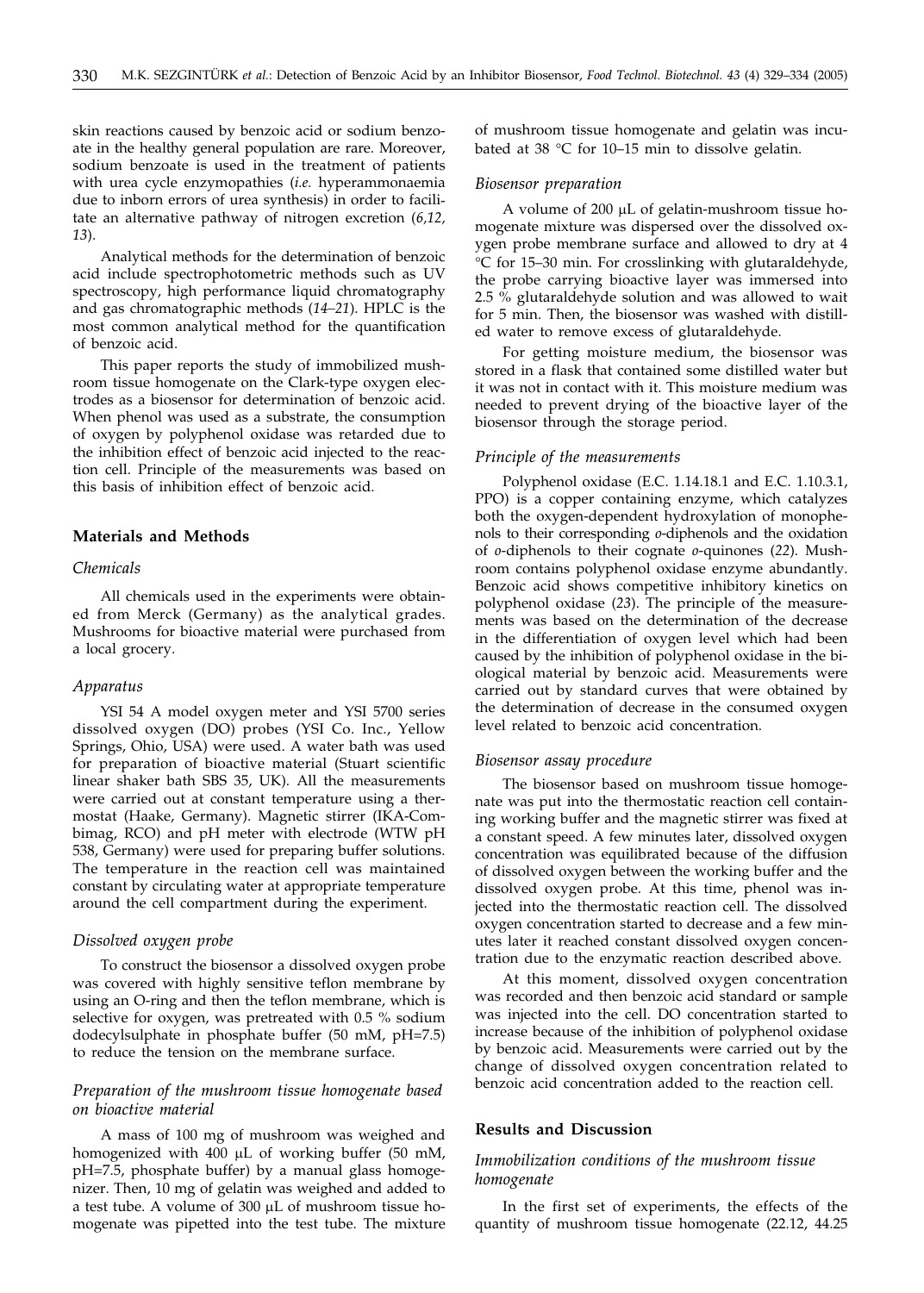|   | Biosensor compositions                |                               |                        |                    |        |                    |                      |
|---|---------------------------------------|-------------------------------|------------------------|--------------------|--------|--------------------|----------------------|
|   | Mushroom tissue<br>mg/cm <sup>2</sup> | Gelatin<br>mg/cm <sup>2</sup> | Glutaraldehyde<br>$\%$ | Linear range<br>μM | $R^2$  | v                  | Response time<br>min |
|   | 22.12                                 | 5.9                           | 2.5                    | $50 - 100$         | 0.9643 | $0.0060x - 0.1667$ | 20                   |
| 2 | 44.25                                 | 5.9                           | 2.5                    | $25 - 100$         | 0.9885 | $0.0063x - 0.0375$ | 20                   |
| 3 | 66.37                                 | 5.9                           | 2.5                    | $50 - 100$         | 0.9805 | $0.0045x - 0.0658$ | 20                   |
| 4 | 44.25                                 | 2.95                          | 2.5                    | $50 - 100$         | 0.9758 | $0.0055x - 0.1625$ | 20                   |
| 5 | 44.25                                 | 4.43                          | 2.5                    | $25 - 100$         | 0.9741 | $0.0047x+0.005$    | 20                   |
| 6 | 44.25                                 | 8.85                          | 2.5                    | $100 - 200$        | 0.9806 | $0.0026x - 0.1071$ | 20                   |
| 7 | 44.25                                 | 5.9                           | 1.25                   | $50 - 100$         | 0.9868 | $0.0050x - 0.1417$ | 20                   |
| 8 | 44.25                                 | 5.9                           | 5                      | $100 - 200$        | 0.9776 | $0.0028x - 0.1171$ | 20                   |

Table 1. The results of optimization studies of the bioactive layer and biosensor performances

and  $66.37 \text{ mg/cm}^2$ ) and the quantity of gelatin (2.95, 4.43, 5.9 and 8.85 mg/cm<sup>2</sup>) on the biosensor, and the effect of the percentage of crosslinking agent glutaraldehyde (1.25, 2.5 and 5.0 %) on the biosensor were investigated. Measurements were accomplished by using each of the standard curves obtained under these conditions. The optimization studies of the immobilization revealed that optimum mushroom tissue homogenate quantity, optimum gelatin quantity and glutaraldehyde percentage were  $44.25 \text{ mg/cm}^2$ , 5.9 mg/cm<sup>2</sup>, and 2.5 %, respectively. Through all experiments, mushroom tissue homogenate quantity, gelatin quantity, and glutaraldehyde percentage were kept constant at optimum as mentioned above. Bioactive layer compositions and the corresponding biosensor parameters are summarized in Table 1.

#### *pH dependence*

Fig. 1 shows the effect of the pH value of the working buffer on the response behaviour of the present biosensor. In this figure, the maximum response can be observed at pH=7 (50 mM, phosphate buffer).



**Fig. 1.** The effect of pH on the biosensor response Citrate buffers: 50 mM and pH=4.5, 5.0 and 6.0; sodium-phosphate buffers; 50 mM and pH=6.5, 7.0, 7.5, 8.0. Phenol concentration used as substrate in the experiments was  $200 \mu M$ , benzoic acid concentration was 75  $\mu$ M and *T*=35 °C

## *Temperature effect and thermal stability*

The working temperature was changed from 20 to 45 °C, and the corresponding response to 75  $\mu$ M of benzoic acid (with the presence of 200  $\mu$ M of phenol) (Fig. 2). From this figure it can be concluded that the biosensor response increased with the increase of working temperature. At temperature greater than  $40 °C$ , the biosensor response decreased rapidly. This result is in agreement with enzymology principles.





Working conditions: phosphate buffer 50 mM, pH=7. Phenol concentration used as substrate in the experiments was  $200 \mu M$ , benzoic acid concentration was 75  $\mu$ M and *T*=35 °C

In order to determine the working temperature correctly, thermal stability of the biosensor at the temperatures of 35 and 40  $^{\circ}$ C was characterized. The results showed that the biosensor lost part of its initial activity at the end of the 3rd hour by working at 40  $^{\circ}$ C. However, at 35 °C, the biosensor response did not change 3 hours later. Consequently, all experiments were done at 35 °C.

#### *Substrate concentration*

For an inhibitor biosensor, substrate and inhibitor concentrations have to be adjusted carefully in order to obtain correct results. The calibration curves in Fig. 3 have all been recorded under the same conditions but in the presence of different substrate concentrations.

As can be seen in the figure, the best results were obtained by using  $200 \mu M$  of phenol, so in all experiments phenol concentration was kept constant at 200 μM.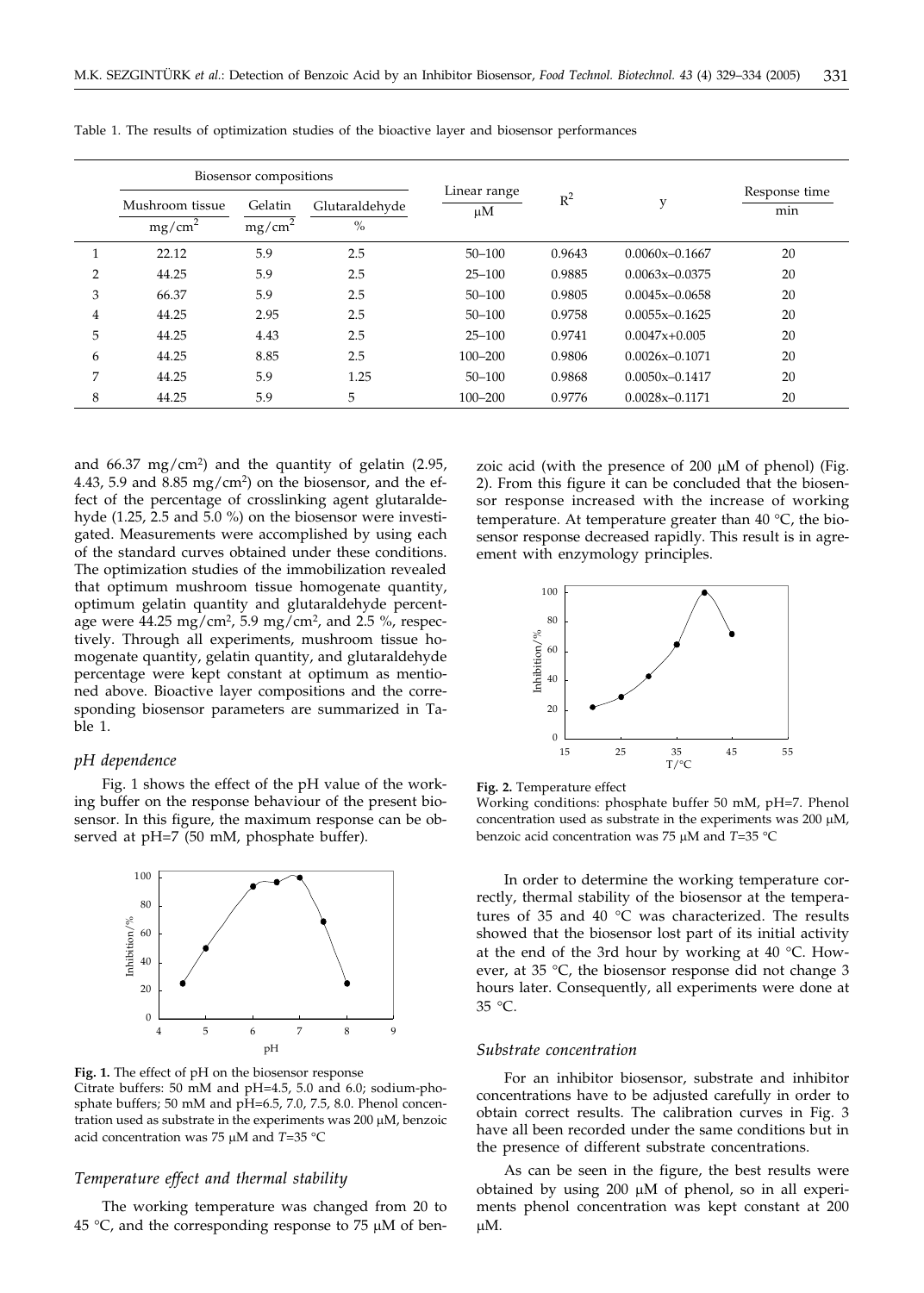

**Fig. 3.** Substrate concentration dependency of the biosensor Working conditions: phosphate buffer 50 mM, pH=7  $-$ ■ $-$  300  $\mu$ M,  $-$ 200  $\mu$ M,  $\rightarrow$  $+$  $-$  100  $\mu$ M phenol concentrations were used for this purpose,  $T=35$  °C

#### *Benzoic acid determination by the biosensor*

Fig. 4 illustrates the response of the biosensor based mushroom tissue homogenate as an inhibitor electrode. The typical calibration curve is linear with benzoic acid concentration over the entire  $25$  to  $100 \mu M$  range and then with a curvature at a higher level.



**Fig. 4.** Calibration graph for benzoic acid

Working conditions: phosphate buffer 50 mM, pH=7. Phenol concentration used as substrate in the experiments was  $200 \mu M$ ,  $T=35$  °C

#### *Repeatability*

Repeatability is a measure of biosensor stability over time. Typically, sample to sample repeatability can be lower. As the sample concentration is lowered, repeatability can be improved but this does not continue indefinitely. Repeatability studies of the present biosensor were carried out by making seven measurements with  $75 \mu M$  of benzoic acid standard. The average value (x), standard deviation (s.d.) and variation coefficient (CV) were calculated as  $(75.1\pm0.49)$  µM and 8.54 %, respectively. The results showed that the proposed biosensor worked without the decrease in activity after 10 measurements. The cost of one biosensor based on mushroom tissue homogenate was very low. Because of this, ten measurements without the activity loss were a sufficient performance for an inhibitor biosensor.

### *Sample analysis*

Fizzy lemonade samples were assayed to demonstrate the practical use of the biosensor based on mushroom tissue homogenate. Moreover, the samples were analyzed with the reference method AOAC (Association of Official Analytical Chemists, Procedure 963.19) to validate the new biosensor (*24*). These results are given in Table 2.

Table 2. Quantification of benzoic acid in fizzy lemonade (FL) and fruit samples by the proposed biosensor and comparison with AOAC method. Benzoic acid is expressed as g/100 mL of lemonade or g/kg of fruit

| Sample          | AOAC<br>method       | Biosensor            | Relative<br>$error/$ % |
|-----------------|----------------------|----------------------|------------------------|
| FI.1            | $36.4 \cdot 10^{-3}$ | $33.5 \cdot 10^{-3}$ | $-8.0$                 |
| FL <sub>2</sub> | $35.4 \cdot 10^{-3}$ | $33.0 \cdot 10^{-3}$ | $-6.7$                 |
| FI.3            | $34.4 \cdot 10^{-3}$ | $34.0 \cdot 10^{-3}$ | $-1.0$                 |
| Apple           | $58.2 \cdot 10^{-3}$ | $55.4 \cdot 10^{-3}$ | $-4.8$                 |
| Peach           | $28.4 \cdot 10^{-3}$ | $26.2 \cdot 10^{-3}$ | $-7.8$                 |
| Groundwater     | $98.2 \cdot 10^{-3}$ | $94.4 \cdot 10^{-3}$ | $-3.9$                 |

In the literature, a lot of biosensors that utilize tyrosinase or PPO have widely been cited. Most of these biosensors were developed for determination of phenolic compounds (*25*–*32*). Besides, biosensors based on tyrosinase or PPO inhibition effect have also been reported. For example, Stanca and Popescu (*33*) reported an amperometric study of inhibitory effect of carboxylic acids, such as benzoic acid, on tyrosinase. Moreover, Wang *et al*. (*34*) reported a mushroom-carbon paste tissue electrode for amperometric measurements of inhibitors of tyrosinase. In our previous work we reported a biosensor based on mushroom tissue homogenate for detecting some phenolic compounds and usage of the biosensor for quantifying certain substances that inhibit the PPO activity in the tissue (*35*). The detection limit of the biosensor for benzoic acid was  $25 \mu M$ . The detection limit was not better than in the study of Tfouni and Toledo (*36*). The detection limits of the biosensor and the method by Ferreira *et al*. were close to each other (*37*). However, both of these studies were based on high performance liquid chromatography. Unfortunately, this made the methods more difficult to work. On the other hand, the biosensor was based on a traditional Clark- -type oxygen electrode. In order to construct a biosensor and to work with it was neither difficult nor expensive. This was the most important advantage of the biosensor to the methods above.

Besides, an enzyme electrode for the control of the benzoic acid content in food was reported (*38*). A limit of detection of 9·10–7 M of benzoic acid was obtained for the electrode. This limit was better than that by us, however, in this system the construction of the enzyme electrode needed time consuming steps. In our system, homogenization of mushroom tissue, and immobilization of the mushroom tissue homogenate via gelatin and glutaraldehyde on the Clark-type oxygen electrode took just 45 min. That is to say that the construction of the biosensor was very easy and its cost was lower than of the other methods. Nevertheless, the reference method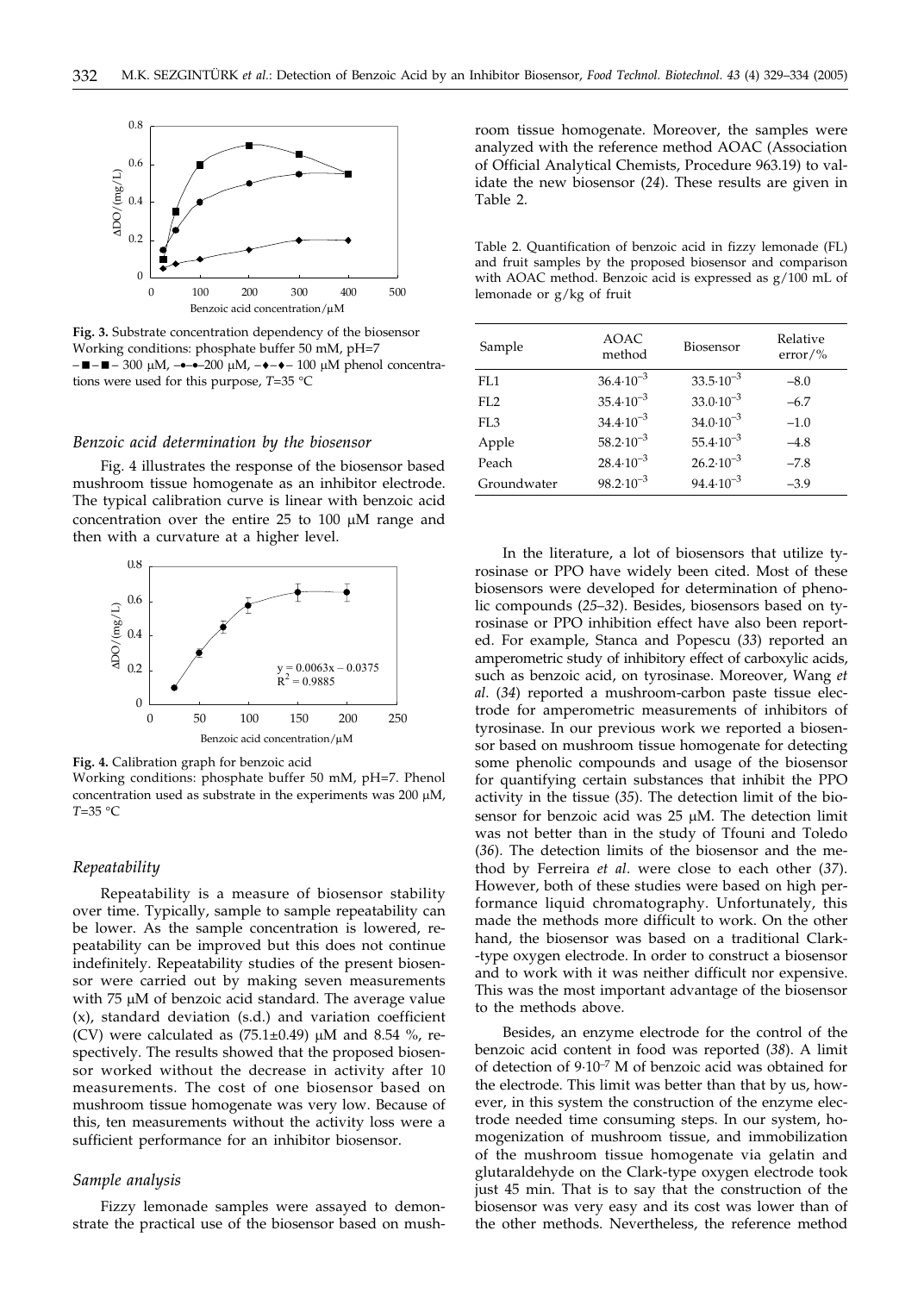for the determination of benzoic acid in food also recommended tedious methodologies, with extensive extraction procedures, involving large amounts of reagents and time incurring considerable costs.

On the other hand, the biosensor had an important disadvantage. Because PPOs were not specific enzymes, they catalyzed the oxidation of various phenolic compounds. In this respect, the presence of a phenolic compound in the sample could alter the response of the biosensor. We concluded that when a natural sample was analyzed, it was needed to pretreat the sample to oxidize phenolic compounds.

## **Conclusion**

Although practical application of inhibitor biosensors seems much more complicated than that of substrate biosensors, their potentials are far from being exhausted. In this point of view, we developed an inhibitor biosensor for determination of benzoic acid in soft drinks such as fizzy lemonade. The construction of a Clark-type oxygen electrode based on mushroom tissue homogenate resulted in an amperometric benzoic acid- -sensing inhibitor biosensor with good performance characteristics, such as low detection limit and response time which was only about 20 min. Moreover, usage of mushroom tissue instead of pure PPO enzyme helped to reduce the cost of the biosensor considerably. Further, the biosensor was considered to be useful to determine benzoic acid in natural samples.

### **References**

- *1.* B.F. Goodrich: *Benzoic Acid. Product Information Bulletin*, Kalama Inc., Kalama (1999).
- *2.* J.R. Chipley: Sodium Benzoate and Benzoic Acid. In: *Antimicrobials in Foods*, A.L. Branen, P.M. Davidson (Eds.), M. Decker, New York (1983) pp. 11–35.
- *3.* A. Aguirre, R. Izu, J. Gardeazabal, J.L. Diaz-Perez, Edematous allergic contact cheilitis from a toothpaste, *Contact Dermatitis, 28* (1993) 28–42.
- *4.* C. Bindslev-Jensen, ABC of allergies, *Br. Med. J. 316* (1998) 1299–1302.
- *5.* M.L. Batshaw, S.W. Brusilow, Evidence of lack of toxicity sodium pehnylacetate and sodium benzoate in treating urea cycle enzymopathies, *J. Inherit Metab. Dis. 4* (1981) 231.
- *6.* M.L. Batshaw, P.S. Monahan, Treatment of urea cycle disorders, *Enzyme*, *38* (1987) 242–250.
- *7.* J. Coverly, L. Peters, E. Whittle, D.A. Basketter, Susceptibility to skin stinging, non-immunologic contact urticaria and skin irritation – Is there a relationship?, *Contact Dermatitis, 38* (1998) 90–95.
- *8.* B.J. Freedman, Asthma induced by sulphur dioxide, benzoate and tartrazine contained in orange drinks, *Clin. Allerg. 7* (1977) 407–415.
- *9.* M. Petrus, S. Bonaz, E. Causse, M. Rhabbour, N. Moulie, J.C. Netter, G. Bildstein, Asthme et intolérance aux benzoates (Benzoate intolerance in asthma), *Archives de pédiatrie*, *3* (1996) 984–987 (in French).
- *10.* W. Broeckx, A. Blondeel, A. Do-Go, G. Achten, Cosmetic intolerance, *Contact Dermatitis*, *16* (1987) 189–194.
- *11.* J. Brasch, T. Henseler, P. Frosch, Patch–test reactions to a preliminary preservative series – A retrospective study ba-

sed on data collected by the Information network of Dermatological Clinics (IVDK) in Germany, *Dermatosen*, *41* (1993) 71–76.

- *12.* F. Feillet, J.V. Leonard, Alternative pathway therapy for urea cycle disorders, *J. Inherit. Metab. Dis. Suppl. 21* (1998) 101–111.
- *13.* G.C. Tremblay, I.A. Qureshi, The biochemistry and toxicology of benzoic acid metabolism and its relationship to the elimination of waste nitrogen, *Pharmacol. Ther. 60* (1993) 63–90.
- *14.* G. Burini, P. Damiani, Determination of sorbic acid in margarine and butter by high-performance liquid chromatography with fluorescence detection, *J. Chromatogr. 543* (1991) 69–80.
- *15.* B.H. Chen, S.C. Fu, Simultaneous determination of preservatives, sweeteners and antioxidants in foods by paired- -ion liquid chromatography, *Chromatographia*, *14* (1995) 43– 50.
- *16.* S. Manning, M.S. Cosio, Determination of benzoic and sorbic acids in food by microdialysis sampling coupled with HPLC and UV detection, *Int. J. Food Sci. 8* (1996) 311–316.
- *17.* A. Montano, A.H. Sanchez, L. Rejano, Determination of benzoic and sorbic acids in packaged vegetable products. Comparative evaluation of methods, *Analyst*, *120* (1995) 2483–2487.
- *18.* M.C. Bennett, D.R. Petrus, Quantitative determination of sorbic acid and sodium benzoate in citrus juice, *J. Food Sci. 42* (1977) 1220–1221.
- *19.* J.C. Castro, M.A. Delgado, M.J. Sánchez, F.G. Montelongo, Simultaneous 2nd order derivative spectrophotometric determination of sorbic and benzoic acids in soft drinks, *Anal. Lett. 25* (1992) 2357–2376.
- *20.* K. Kubota, Y. Horai, K. Kushida, T. Ishizaki, Determination of benzoic acid and hippuric acid in human plasma and urine by high performance liquid chromatography, *J. Chromatogr. 425* (1988) 67–75.
- *21.* A. Sioufi, F. Pommier, Gas chromatographic determination of low concentrations of benzoic acid in human plasma and urine, *J. Chromatogr. 181* (1980) 161–168.
- *22.* A.M. Mayer, E. Harel: Phenoloxidases and Their Significance in Fruit and Vegetables. In: *Food Enzymology, Vol. 1,* P.F. Fox (Ed.), Elsevier, New York (1991) pp. 373–398.
- *23.* L. Bubacco, E. Vijgenboom, C. Gobin, A. W.J.W. Tepper, J. Salgado, G.W. Canters, Kinetic and paramagnetic NMR investigations of the inhibition of *Streptomyces antibioticus* tyrosinase, *J. Mol. Catal. B–Enzym*. *8* (2000) 27–35.
- *24.* Official Methods of Analysis, AOAC, 15th ed., Arlington (1990) section 963.19.
- *25.* S.Q. Zhang, H.J. Zhao, R. John, Oxygen dependence in a dual-phase electrochemical biosensing system, *Electroanalysis*, *17* (2005) 239–245.
- *26.* V.C. Dall'Orto, J.M. Vago, R.R. Carballo, I.N. Rezzano, Comparison of tyrosinase biosensor and colorimetric method for polyphenol analysis in different kinds of teas, *Anal. Lett. 38* (2005) 19–33.
- *27.* S. Cosnier, C. Mousty, J. de Melo, A. Lepellec, A. Novoa, B. Polyak, R.S. Marks, Organic phase PPO biosensors prepared by multilayer deposition of enzyme and alginate through avidin-biotin interactions, *Electroanalysis, 16* (2004) 2022–2029.
- *28.* R. Solna, S. Sapelnikova, P. Skladal, M. Winther-Nielsen, C. Carlsson, J. Emneus, T. Ruzgas, Multienzyme electrochemical array sensor for determination of phenols and pesticides, *Talanta*, *65* (2005) 349–357.
- *29.* D. Quan, Y. Kim, W. Shin, Sensing characteristics of tyrosinase immobilized and tyrosinase, laccase co-immobilized platinum electrodes, *Bull. Korean Chem. Soc. 25* (2004) 1195–1201.